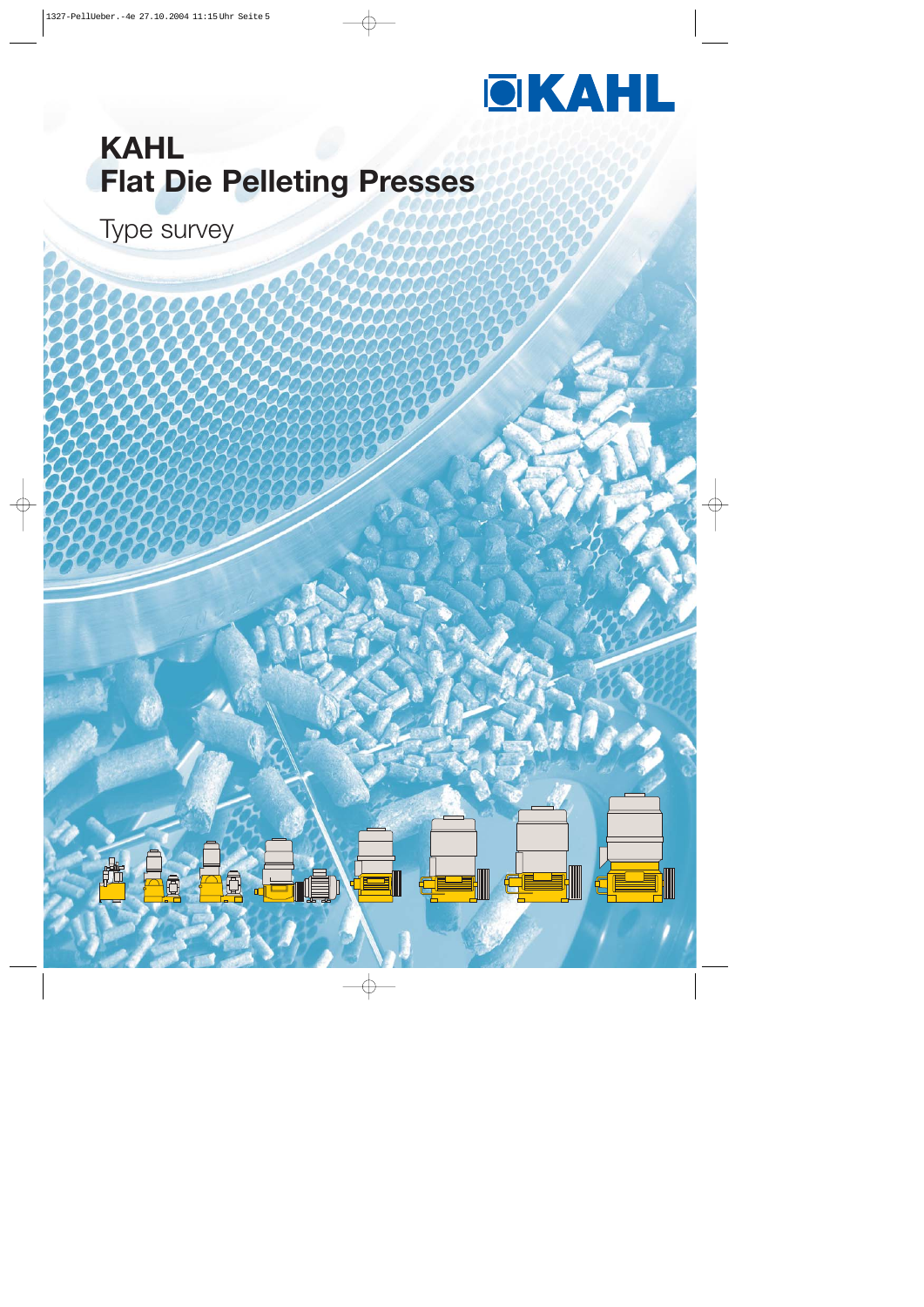## Flat Die Pelleting Presses for various applications





**Pelleting presses for producing small quantities**

#### **Pelleting presses for processing pas**

| Type                             | 14-175      | Type                                |  |
|----------------------------------|-------------|-------------------------------------|--|
| Die diameter mm                  | 175         | Die diameter mm                     |  |
| Roller diameter/width mm         | 130/29      | Roller diameter/width mm            |  |
| Number of rollers                | 2           | Number of rollers                   |  |
| Drive motor kW/min <sup>-1</sup> | 3           | Drive motor kW/min <sup>-1</sup>    |  |
| Roller speed m/s                 | $0.5 - 0.8$ | Roller speed m/s                    |  |
| Perforated die area $cm2$        | 106         | Perforated die area cm <sup>2</sup> |  |
| Machine weight kg with motor     | 260         | Machine weight kg with motor        |  |

#### **Pelleting presses for producing medium and large quantities**

| Type                                | 33-390      | 33-500     | 34-600    | 38-600      |     |
|-------------------------------------|-------------|------------|-----------|-------------|-----|
| Die diameter mm                     | 390         | 500        | 600       | 600         |     |
| Roller diameter/width mm            | 230/77      | 230/77     | 280/102   | 280/102     | 280 |
| Number of rollers                   |             | 3          | $3 - 4$   | $3 - 4$     |     |
| Drive motor kW/min-1                | 15-30/1500* | 15-30/1500 | 45-55/750 | 55-75/1500* |     |
| Roller speed m/s                    | 2.2         | 2.4        | 2.7       | 2.6         |     |
| Perforated die area cm <sup>2</sup> | 617         | 840        | 1382      | 1382        |     |
| Machine weight kg with motor        | 1150        | 1300       | 2330      | 2250        |     |

**34-600**

The dimensions indicated refer to the biggest drive motor available.

Please see page 4 for possible installation and dimensions of feeding units.

ca. 1135

Ø 226







1480 ca. 2170

835





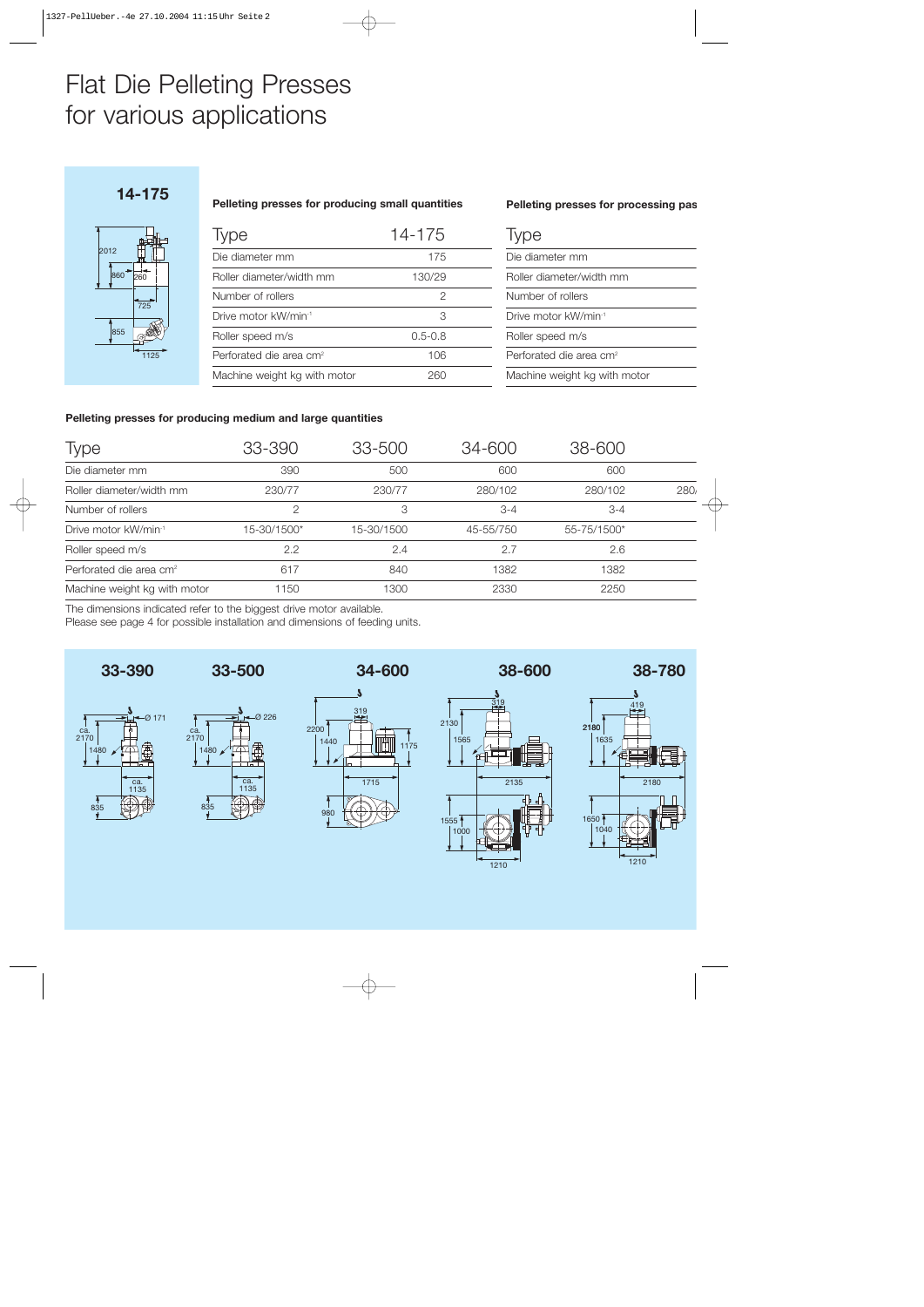



#### **sty materials**

| 24-390 | 25-500 |
|--------|--------|
| 390    | 500    |
| 230/77 | 230/77 |
| 2      | 3      |
| 30     | 30     |
| 1.65   | 1.72   |
| 617    | 840    |
| 1800   | 1950   |
|        |        |

| 60-1250                     | 45-1250            | 39-1000            | 37-850    | 38-780          |
|-----------------------------|--------------------|--------------------|-----------|-----------------|
| 1250                        | 1250               | 1000               | 850       | 780             |
| 450/192                     | 450/192 or 450/156 | 350/156 or 450/156 | 350/132   | /102 or 350/102 |
| $4 - 5$                     | $4 - 5$            | $3-5$ or $3-4$     | $3-5$     | 3-5 or 3-4      |
| $2 \times 160 - 200/1500^*$ | 200-250/1500*      | 160-200/1500*      | 132/1500* | 90-110/1500*    |
| 2.6                         | 2.7                | 2.6                | 2.5       | 2.6             |
| 5900                        | 5900               | 3850               | 2695      | 1916            |
| 9370                        | 9000               | 5400               | 4600      | 3000            |
|                             |                    |                    |           |                 |

\*other speeds possible